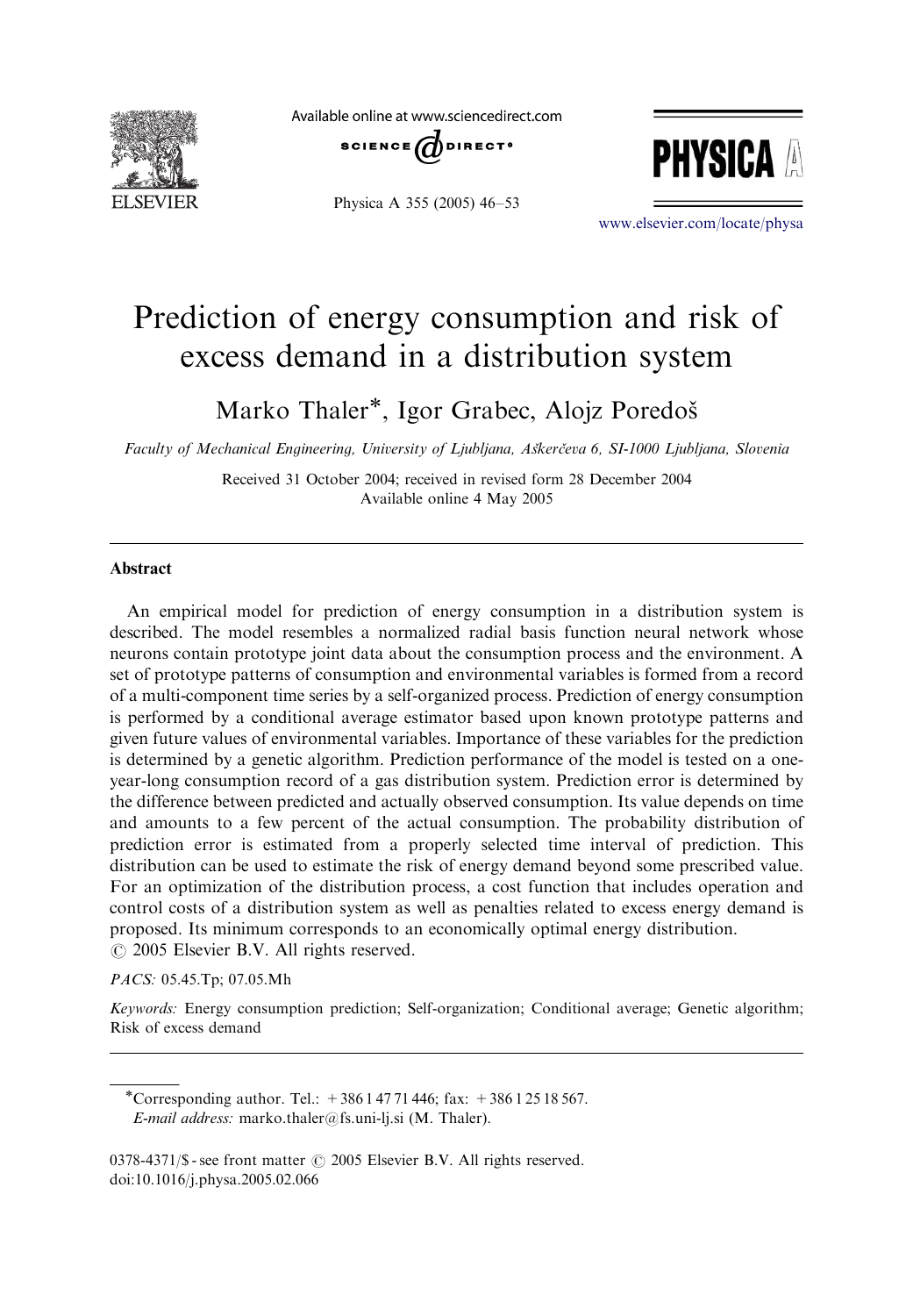### 1. Introduction

Energy distribution systems exhibit appreciable fluctuations of energy consumption over shorter and longer time intervals. These fluctuations are a consequence of the changing needs of clients that are related to the population activity and environmental conditions. A distributor must satisfy the guaranteed energy demand of clients and should not exceed the contractually determined energy supply of providers. Thus the basic task of a distributor is to minimize the difference between requested and provided energy amounts by control actions in a way to achieve maximal economic profit. For this purpose, a reliable prediction [\[1\]](#page--1-0) of energy consumption [\[2\]](#page--1-0) is needed. One of the basic tasks of prediction is the estimation of excess energy demand risk, since it is related with an excess cost.

Energy consumption is generally a high-dimensional complex process that depends on deterministic and random components. Deterministic components can be analytically described by characteristics of the distribution system and some variables that characterize the influence of the environment. Conversely, random components cannot be described analytically but only probabilistically. Reduction of the related uncertainty in system description can be achieved by properly accounting various environmental variables and their influence on energy consumption. A nonparametric regression [\[3\]](#page--1-0) and genetic algorithm [\[4\]](#page--1-0) are applied for this purpose.

### 2. Empirical information and self-organized formation of prototype vectors

A time series of energy consumption and environmental variables that can include data about day in the week, season, environmental temperature, wind speed, solar radiation, etc. must be jointly represented by data that are suitable for application in a statistical model. For this purpose, we form representative joint data vectors  $z_i$ from the given record of a multi-component time series as follows:

$$
\underline{\mathbf{z}_i} = \begin{pmatrix} \underline{x}_{i,1}, \underline{x}_{i,2}, \dots, \underline{x}_{i,N} & \underline{y}_{i,1}, \underline{y}_{i,2}, \dots, \underline{y}_{i,M} \\ \underline{x}_{i,1}, \underline{x}_{i,2}, \dots, \underline{x}_{i,N} & \underline{x}_{i,1}, \underline{y}_{i,2}, \dots, \underline{y}_{i,M} \end{pmatrix} . \tag{1}
$$

This vector represents recorded values of environmental and energy consumption variable at the *i*th point of the time series.  $N$  is the number of considered environmental variables and  $M$  the number of consumption values around the selected point. Environmental variables at a particular time can also be represented by vectors similarly, as the energy consumption variable. The set of data vectors is a source of empirical information about relations between environmental variables and consumption. It represents a basis for the consumption prediction if the future values of environmental variables are provided. The number of data vectors that are extracted from the time series record can be reduced by a self-organized adaptation of a smaller number of prototype data vectors  $\mathbf{q}_p = (\mathbf{x}_p, \mathbf{y}_p)$ . Here  $\mathbf{x}_p$  represents the vector of environmental variables and  $y_p$  the consumption variable vector in pth